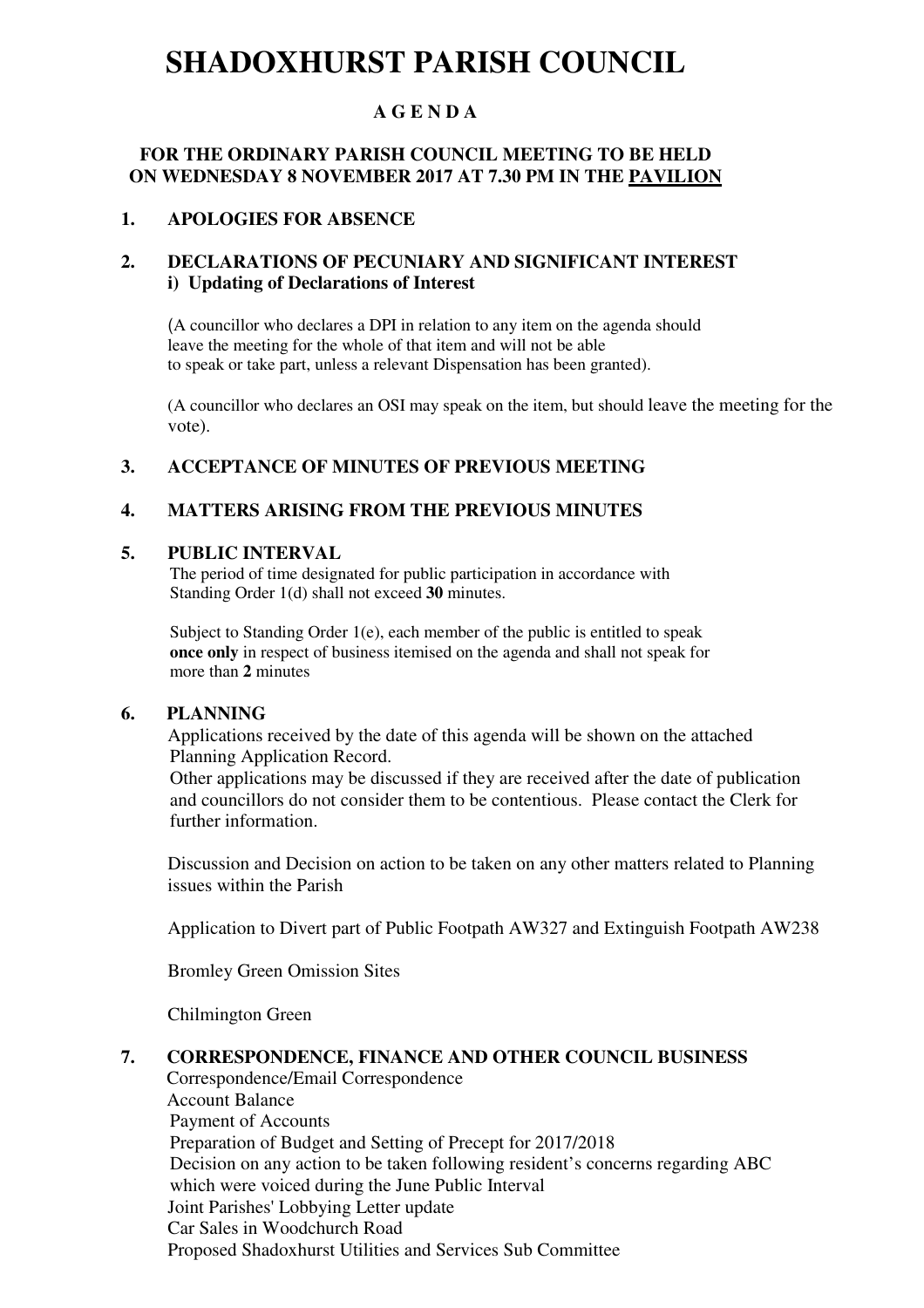#### **8. CHAIRMAN'S REPORT**

#### **9. SHADOXHURST WEBSITE**

**10. VILLAGE HALL, PAVILION, RECREATION FIELD, VILLAGE GREEN AND SIGN** Inspection of Village Hall before and following Hiring – Information item only General Issues relating to the Village Hall General Issues relating to the Pavilion Outside Lighting at the Pavilion General Issues relating to the Field/Car Park/Play Area/Village Sign/Village Green Community Exercise Equipment Provision of Heater in Future Scholars Cupboard Landscaping around Millennium Sign

# **11. BOROUGH COUNCILLORS' REPORTS**

#### **12. COUNTY COUNCILLOR'S REPORT**

**13. OUTSIDE REPORTS**  Footpath Warden

#### **14. VILLAGE RESPONSIBILITIES**

#### **15. ITEMS FOR INCLUSION ON THE AGENDA FOR NEXT MEETING**

#### **16. HIGHWAYS/PUBLIC RIGHTS OF WAY**

Painting of Yellow Lines in Woodchurch Road Bus Stop Lay By Parking outside Rectory Bungalows Village Speed Limits

#### **17. FORUM FOR EXCHANGE OF INFORMATION BETWEEN COUNCILLORS**

*Parish Clerk 1 November 2017*